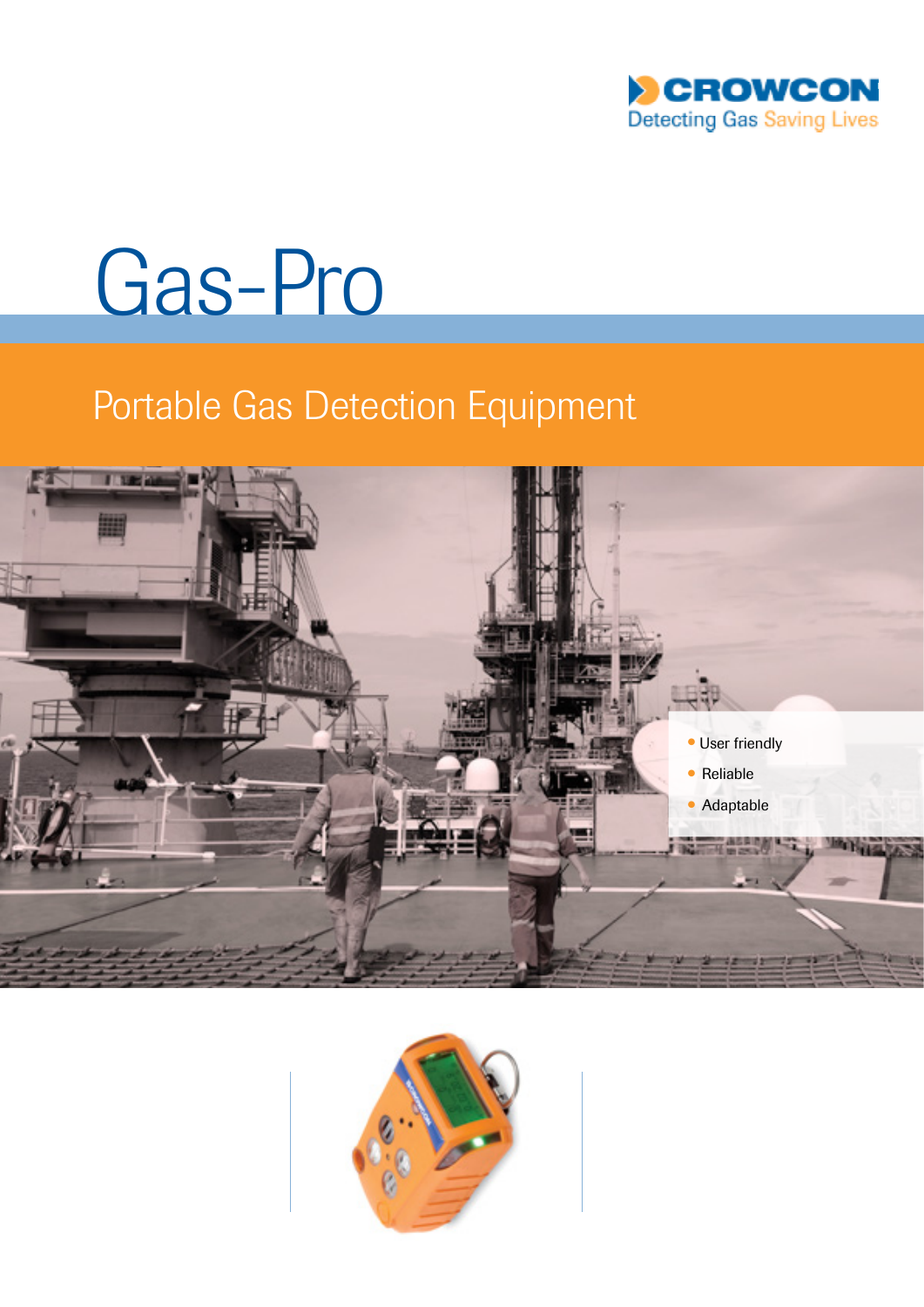# Gas-Pro

# Portable 5 gas detector with optional pump

When lives and property are at risk and you need gas detection equipment that is totally reliable, you need Crowcon. For over 40 years Crowcon has been developing and manufacturing high quality products with a reputation for reliability and technical innovation.

Crowcon provide both single gas and multigas monitors for personal monitoring and portable safety applications providing protection against a wide range of industrial gas hazards.



## Choosing the portable gas detector for your needs

Designed with industrial environments and fleet managers in mind, Gas-Pro offers detection of up to 5 gases in a compact and rugged solution capable of withstanding harsh environments and everyday use. Gas-Pro has an easy-to-read top mount display combining ease of use with user focused features. An optional internal pump, activated with the flow plate, takes the pain out of pre-entry testing and allows Gas-Pro to be worn either in pumped or diffusion modes.

#### User friendly

| Top mount display              | Makes it easy to read at a glance |
|--------------------------------|-----------------------------------|
| Simple single button operation | Reduces training time             |
| Intuitive functionality        | Can be used whilst wearing gloves |

#### Adaptable

| Monitor 5 gases from many different options    | Offers multiple uses within one compact detector |  |
|------------------------------------------------|--------------------------------------------------|--|
| Pumped and diffusion solutions                 |                                                  |  |
| Multiple languages                             |                                                  |  |
| Automatic fail safe flow plate recognition     | Takes away the pain of pre-entry testing         |  |
| Specific and unique Pre-Entry Check (PEC) mode |                                                  |  |

#### Reliable

| Reliable lithium-ion battery              | Provides over 14 hours use from a 7.5 hour charge |
|-------------------------------------------|---------------------------------------------------|
| Water and dust resistant to IP65 and IP67 | Capable of withstanding harsh environments        |
| Bump and calibration reminders            | Full compliance                                   |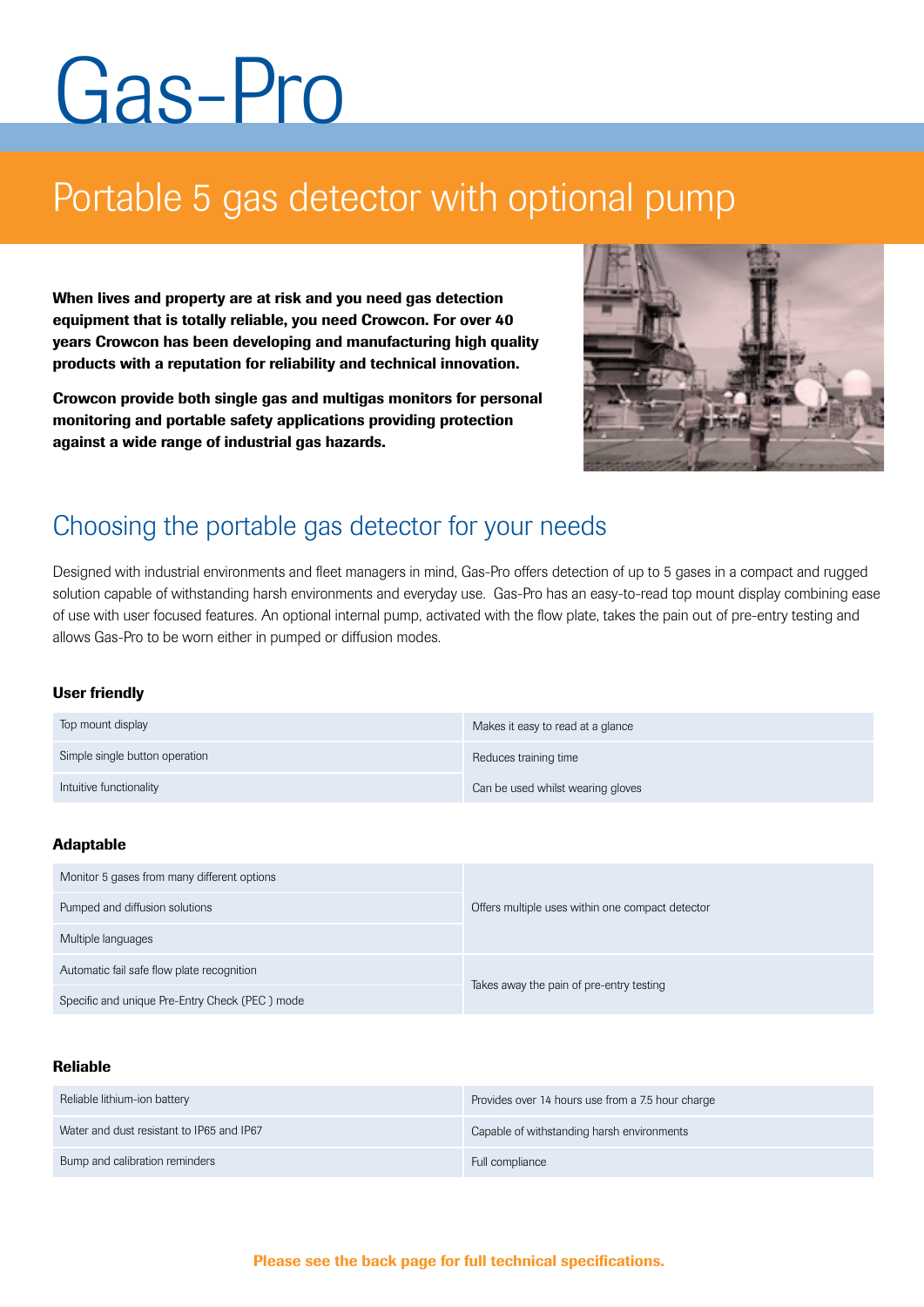

### Bump test solutions

With an increased focus on regular bump testing of gas detection through regulation and individual company requirements, bump testing has become even more important. Crowcon offer bump test solutions with I-Test and Q-test.

### I-Test

I-Test offers a full bump and calibration system which is easy to use and records the results of the test. With I-Test Manager you can run reports and look at the data that has been collected through the I-Test system making your site fully compliant. Calibration and Bump certificates can be printed easily at a few clicks of a button. Ideal for large fleet users, the I-Test will look after a fleet of hundreds of detectors making your life easier.



## Q-Test

The Q-Test requires no power and is therefore ideally suited to remote users. Crews can now complete their functional check immediately prior to entry ensuring they are compliant. The power enabled option allows users to charge Gas-Pro on the move. Multiple mounting options and cylinder holder will enure that Gas-Pro is ready to protect workers when needed.